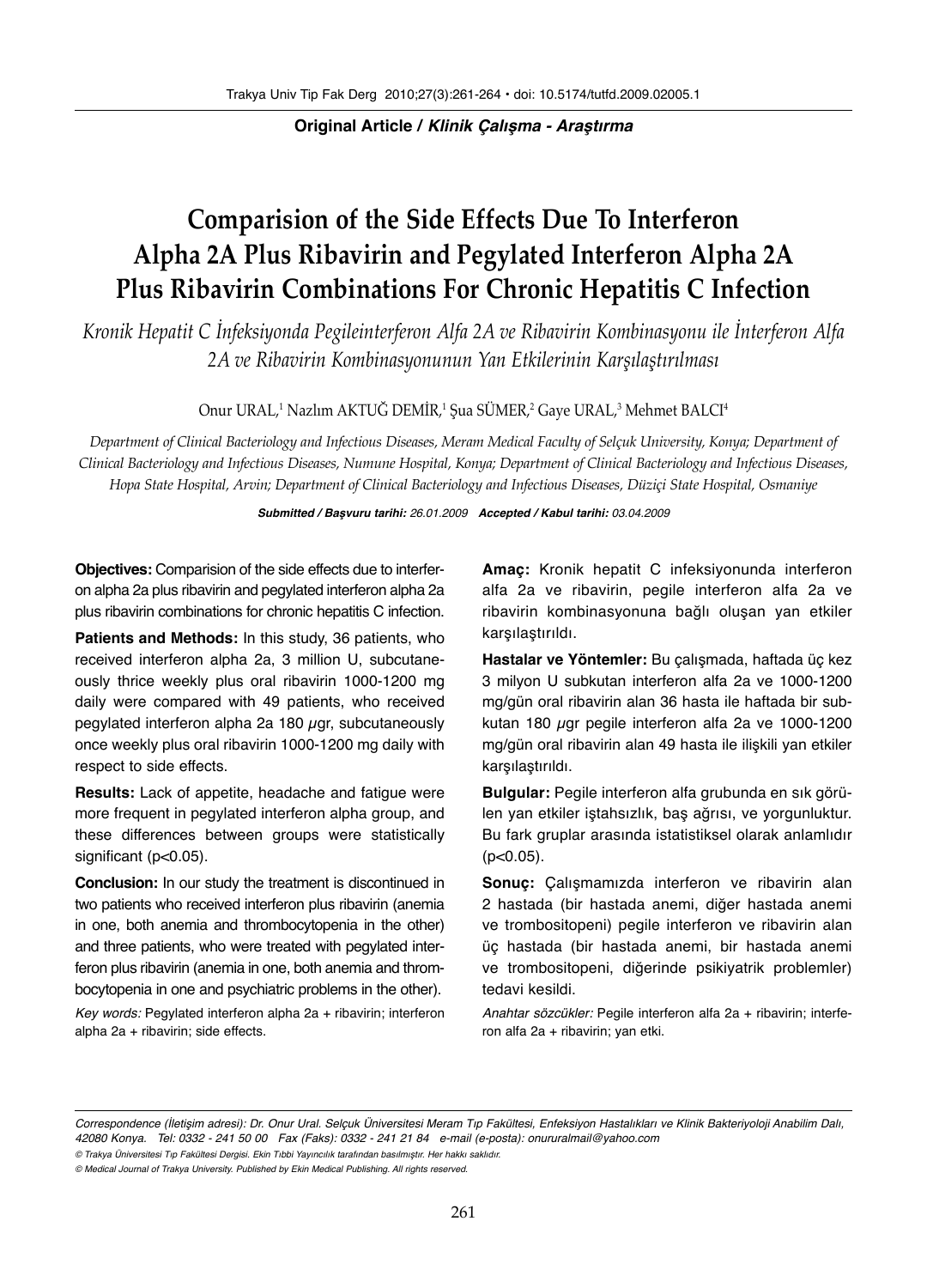Hepatitis C virus (HCV) is one of the most common causes of chronic hepatitis, liver chirrosis and hepatocelluler Ca. Viral replication and progression to fibrozis can lead to chirrosis and hepatocelluler Ca, like all viral hepatitis. Thus, the mean target of viral hepatitis treatment is to stop this progression by suppressing viral replication and diminish the complications due to progression.<sup>[1,2]</sup>

Interferon alpha is the unique agent that approved for chronic viral hepatitis treatment.[3] While interferon alpha (2a or 2b) and ribavirin combination had used in early 1990s, the current standard therapy for patients with chronic HCV infection is pegylaed interferon alpha (2a or 2b) and ribavirin combination. $[1,4]$ 

Sustained viral replication (SVR) rates ranges 53-64% with pegylated interferon alpha+ ribavirin combination.<sup>[5,6]</sup>

Numerous factors including, race, viral genotype, and viral load effect SVR.<sup>[5,7]</sup> For genotype I infections, while SVR rate is 63% in patients with complete treatment, it is found  $34\%$  in patients without complete treatment.<sup>[5,8]</sup>

Although interferon alpha is well-tolerated, it has a lot of side effects.[3] The most frequent side effect is flu-like syndrome, characterized with fever, shivering, myalgia, arthralgia, nausea and vomitting that begin 3-4 hours after injection. Early side effects are occurred in the first 1-2 weeks of the treatment and tolerance is developed by the time.[3] Late side effects are observed 1-3 months after the initial treatment and occurred in 3-10% of the patients. [9,10] Late side effects are fatigue, sleeplessness, hair loss, psychiatric problems including depression, granulocytopenia, thrombocytopenia, thyroid disorders, impotence, cardiotoxicity, anxiety and autoimmune events.<sup>[1,3,5]</sup>

The most important side effect owing to ribavirin is hemolytic anemia. Coughing, pruritis and sleep disorders have been reported, too.<sup>[6,7]</sup>

Treatment decision is important in high-risk group patients for side effects. Follow up without treatment is recommended. Giving information about side effects and costs is effective in reducing side effects.<sup>[5]</sup>

In this stduy, 36 patients received interferon alpha 2a plus ribavirin and 49 patients received pegylated interferon alpha 2a plus ribavirin combinations were compaired in terms of side effects.

## **PATIENTS AND METHODS**

Eighty-five patients, aged between 27-64 with chronic hepatitis C infection were enrolled this study, between January 1998 and June 2007. exclusion criteria were autoimmune diseases, immune suppressive therapy, serious co-morbidity and malignancy. Thirty-six patients were treated with interferon alpha 2a, 3 million U, subcutaneously thrice weekly plus oral ribavirin 1000-1200 mg daily, and 49 patients were administrated pegylated interferon alpha 2a 180 µgr, subcutaneously, once weekly plus oral ribavirin 1000-1200 mg daily for 12 months.

Side effects were evaluated and recorded monthly.

Hemoglobin levels between 8.5-10 gr/dl required ribavirin dose reduction and 8.5 gr/dl levels are the discontinuation limit. Neutrophil count, below 750/ mm<sup>3</sup> necessitates dose reduction and treatment had to stopped when neutrophil count is below 500/mm3 . Thrombocyt count, below 50 000/mm3 necessitates dose reduction and treatment had to stopped when neutrophil count is below 25 000/mm3 .

#### **RESULTS**

Patient's demographics were similar between groups interferon alpha 2a plus ribavirin and pegylated interferon alpha 2a plus ribavirin (age 27-64 versus 21-64, F/M ratio 23/13 versus 27/22). Treatment was discontinued in two of 36 patients, who received interferon alpha 2a plus ribavirin, because of side effects (anemia in one, and both anemia and thrombocytopenia in the other). In three cases, who received pegylated interferon alpha 2a plus ribavirin we also discontinued the treatment for the same reasons (anemia in one, thrombocytopenia is one and psychiatric problems in the other). Side effects of the two treatment regimen are shown in Table 1.

Lack of appetite, headache and fatigue were found statistically higher in interferon alpha 2a plus ribavirin group (p<0.05). On the other hand, anemia and thrombocytopenia were statistically higher in pegylated interferon alpha 2a plus ribavirin group ( $p$ <0.05).

#### **DISCUSSION**

The current standard treatment for patients with chronic hepatitis C virus infection is pegylated interferon alpha in combination with ribavirin.[1,4] Treatment completement is changed SVR between 34% and 63%. The most common causes of uncompleted treatment are side effects due to drugs.[5,8]

The most frequent side effects seen, during interferon treatments are constitutional side effects, including fever, shivering, fatigue, artralgia, myalgia and headache. They generally begin 3-4 hours after injection and continue for 24-48 hours. Patients can be recommended for, injections on comforable days, receiving asetaminofen or ibuprofen one hour before injection, hydration and basic physical exercises.<sup>[5,11]</sup>

Thyroid disorders are observed in 1-6% of the patients during interferon treatment and a re higher in females than males. It is important to measure TSH levels before treatment, at the 12th month and at the end of the treatment cessation.

When hypothyroid is developed, treatment cessation is not indicated; thyroid replacement therapy is enough. However, hyperthyroidic patients had to consultated with an endocrinolog and treatment could be discontinued if necessary.[11,12] In our study 4.3-5.9% of the patients developed hypothyroidia, and hyperthyroidia is observed in 2.2-2.9% of them. In our study, thyroid dysfunctions were generally mild and not treatment-limiting.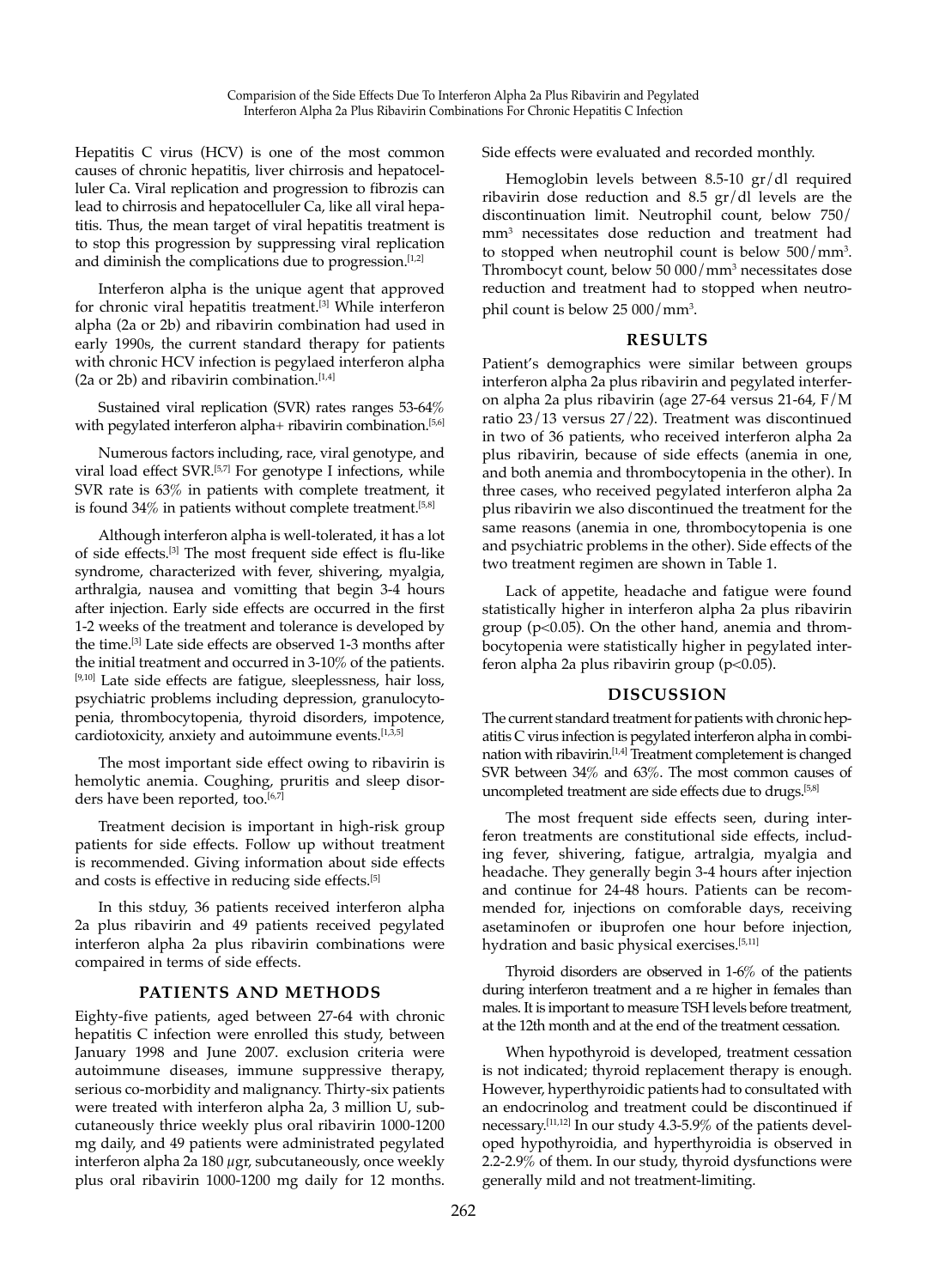| 2a combinations  |                             |                                     |        |
|------------------|-----------------------------|-------------------------------------|--------|
| Side effects     | SIFN<br>RİBAVİRİN<br>(n:34) | PeglaytedIFN<br>RÍBÁVÍRÍN<br>(n:46) |        |
| Fever            | %97.1                       | %91.3                               |        |
| Myalgia          | %91.2                       | %93.5                               |        |
| Shivering        | %88.2                       | %89.1                               |        |
| Headache         | %82.4                       | %58.7                               | p<0.05 |
| Distastefulness  | %64.7                       | %82.6                               |        |
| Arthralgia       | %79.4                       | %73.9                               |        |
| Dry mouth        | %67.6                       | %80.4                               |        |
| Fatigue          | %64.7                       | %32.6                               | p<0.05 |
| Lack of appetite | %67.6                       | %45.7                               | p<0.05 |
| Weight loss      | %57.6                       | %69.6                               |        |
| Sleeplessness    | %64.7                       | %67.4                               |        |
| Irritability     | %61.8                       | %76.1                               |        |
| Forgetfulness    | %55.9                       | %37                                 |        |
| Nausea           | %50                         | $\%$ 45.7                           |        |
| Pruritis         | %55.9                       | %58.7                               |        |
| Hair loss        | %52.9                       | %45.7                               |        |
| Paraesthesia     | %50                         | %41.3                               |        |
| Palpitation      | %26.5                       | %21.7                               |        |
| Dispne           | %11.8                       | %13.3                               |        |
| Vomiting         | %11.8                       | %10.9                               |        |
| Chest pain       | %6.1                        | %6.5                                |        |
| Impotans         | %6.1                        | %8.7                                |        |
| Depression       | %5.9                        | %6.5                                |        |
| Diarrhea         | %2.9                        | %4.3                                |        |
| Herpes Labialis  | %3                          | $\%6.5$                             |        |
| Suicide tendency | %0                          | $\%0$                               |        |
| Anemia           | %47.1                       | %71.7                               | p<0.05 |
| Leucopenia       | %14.1                       | $\%13$                              |        |
| Thrombocytopenia | %26.5                       | %50                                 | p<0.05 |
| Hypothyroidism   | %5.9                        | %4.3                                |        |
| Hyperthyroidism  | %2.9                        | %2.2                                |        |

| Table 1. Side effects owing to interferon alpha |
|-------------------------------------------------|
| 2a+ribavirin and pegylated interferon alpha     |
| 23 combinations                                 |

Interferon can cause thrombocytopenia, neutropenia and anemia via bone marrow suppression. Anemia, a well-recognized effect of ribavirin is caused by its toxic effect on erythrocytes. During therapeutic period, anemia is reported in 20-25%, neutropenia in 18-20% and anemia in  $3-6\%$  of the patients<sup>[13-15]</sup> Neutrophil count, below  $750/\text{mm}^3$  necessitates dose reduction and treatment had to stopped when neutrophil count is below 500/mm3 . Some studies showed that, administration of granulocyte stimulating factor once or twice a week would increased neutrophil count. However, small study populations and granulocyte colony stimulating factor cost and side effects hinder its rutin use.[16-17] In our study, we observed in 13-41.1% of the patients, but no patients discounted therapy owing to neutropenia.

Hemoglobin levels below 12 gr/dl or a decrease more than 3 gr/dl is defined as anemia. Interferon causes anemia via bone marrow suppression and ribavirin causes anemia via hemolysis<sup>[18]</sup> Hemoglobin levels between 8.5-10 gr/dl required ribavirin dose reduction and 8.5 gr/dl levels are the discontinuation limit. It is known that a dose reduction in the first 12 week of the treatment is worsen SVR rates. Afdhal et al.<sup>[19]</sup> reported that, 40 000-60 000 U erythropoietin administration corrected anemia and improved life quality, in a doubleblind randomized study. In our study, interferon treatment was discontinued owing to anemia in two cases and owing to both anemia and thrombocytopenia in one. Anemia and thrombocytopenia were statistically higher in pegylated interferon group  $(p<0.05)$ .

Neuropsychiatric problems are more frequent among patients with chronic hepatitis C infection than normal population. Major depression rates were reported between 11% and 57%. Interferon reduces serotonin levels, by decreasing tryptophan synthesis and causes major depression. Treatment rate with selective serotonin reuptake inhibitor (SSRI) is approximately  $90\%$ .<sup>[5,20]</sup> Antidepressant therapy is initiated with small doses and is increased in a step by step manner. Antidepressants are continued with interferon treatment together and after interferon treatment is completed, they are stopped with dose reductions in 6-12 months.<sup>[20-22]</sup> Depression rates were 5.9% and 6.5% in own study. These patients were treated with SSRIs. Interferon causes some other psychiatric side effects, except depression. Treatment was discontinued in a patient who received pegylated interferon alpha 2a plus ribavirin, because of suicide tendency.

Alopecia is the most unwanted side effect during interferon treatment. It is frequent in the first 3-4 months of the treatment and is reversible.[5] Patients must be informed about this side effect and its reversibility and must be avoided using hair jelly and hard hair brushes. Alopecia was observed 45.7-52.9% of our patients.

Nausea and vomiting are the early side effects of interferon. Eating small amounts and frequently is recommended; antiemetic can be used in serious situations.  $^{[5]}$  In our study, nausea rate were 45.7-50.0% and vomiting is observed in 10.9-11.8% of the cases.

Sleeplessness, irritability, forgetfulness, impotence, paraesthesia, distastefulness, dry mouth, dispne, coughing, pruritis, interstitial pneumonia is the other side effects owing to interferon. We also observed these, in different proportions.

In our study, we observed at least one of the side effects in our patients. Fever, myalgia, shivering, arthralgia, headache were the most frequent side effects. These complaints generally initiated after 3-12 hours of the injections, continued for 6-12 hours and were diminished with parasetamol.

Fried et al.,<sup>[4]</sup> Dinçer et al.,<sup>[5]</sup> and Manns et al.,<sup>[7]</sup> compared side effects due to interferon plus ribavirin and pegylated interferon plus ribavirin combinations and were not found any significant difference between groups. In our study while headache, fatigue and lack of appetite were statistically higher in interferon group;